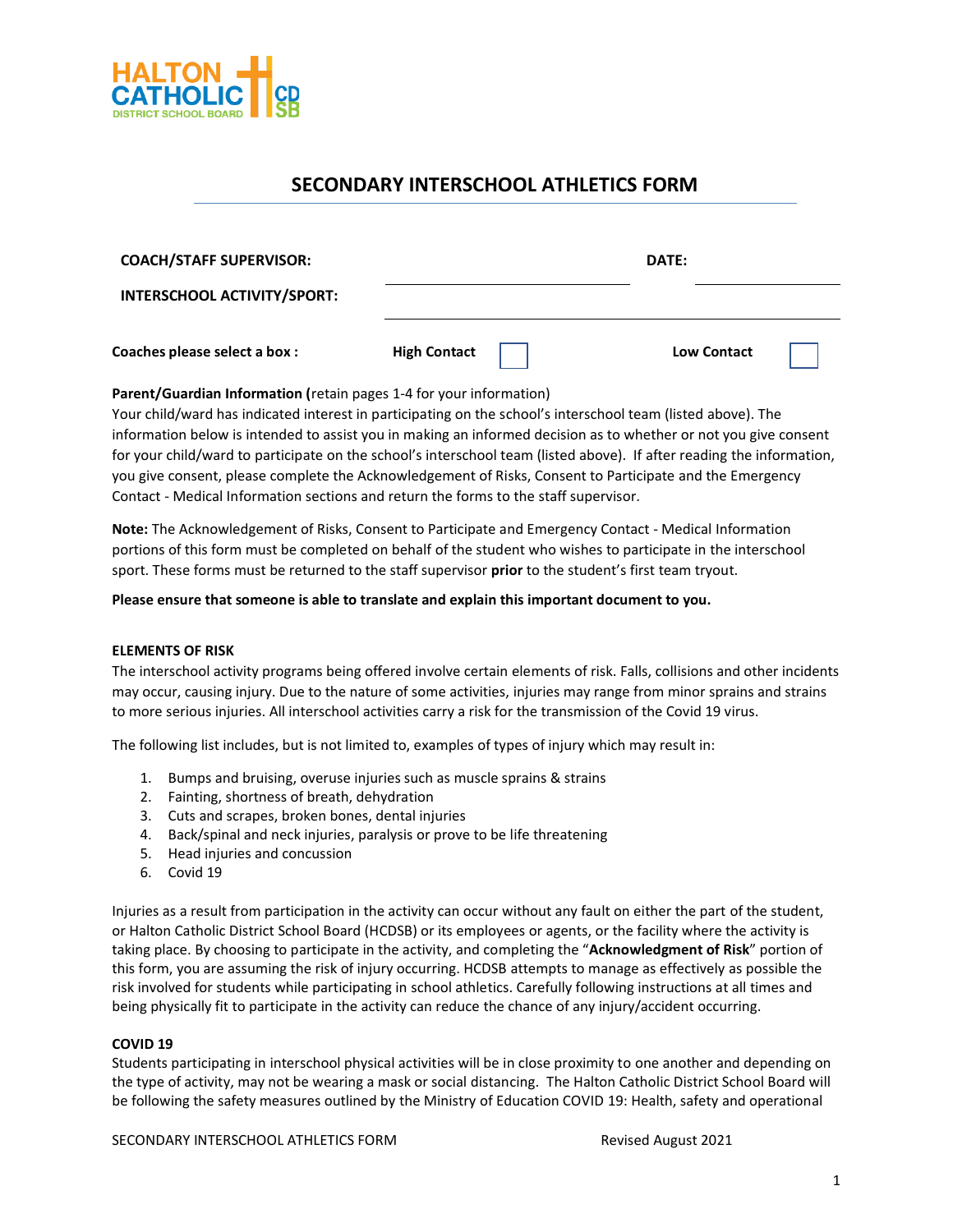

guidance for schools, version 2 (2021-2022) released August 13, 2021 applicable to interschool activities as well as safety practices from the HCDSB Return to School 2021-2022 plans, guided by Public Health. Please review the information below regarding Covid 19 and Interschool Athletics.

## **Masks and Distancing**

As much as possible the use of masks and distancing will be used during interschool athletics, however, as per the Ministry of Education Covid 19: Health, safety and operational guidance for schools mandatory masking is determined by degree of contact and activity location

Classification of Activity:

- $\Box$  Low contact: sports or activities that involve intermittent close proximity or limited, incidental physical contact between participants and allow for physical distancing most of the time.
- $\Box$  High contact: sports or activities where there is physical contact and/or close proximity required between individuals.

Covid 19 Masking requirements:

- $\Box$  Outdoor location: low or high contact activity:
	- o masking is not required
- $\Box$  Indoor location: low or high contact activity:
	- o masking encouraged where they can be worn safely based on the activity.
	- o windows open when feasible to increase ventilation

#### **Screening**

All players and coaches must screen daily following the HCDSB screening protocols. Coaches will be required to check that athletes have completed their daily screening for COVID 19 and will document it. Any athlete with symptoms of Covid 19 must report them to their Coach.

### **Other Safety Measures**

- All coaches and athletes will use appropriate hand hygiene before and after practice/games
- When required, the use of change rooms will be structured to maintain distancing and masking will be required.
- Athletes and coaches will follow pre-determined procedures for entering and exiting host schools.
- Adherence to Halton Public Health Guidelines for Shared Equipment
- Any transportation will adhere to protocols outlined by the Ministry of Education, Public Health and the HCDSB

### **CONCUSSION INFORMATION**

 HCDSB Concussion Policy and Procedures will be followed if a student sustains a hit or blow to the head or body and shows signs or symptoms of concussion. Concussion information for the parent/guardian and the student is available on the HCDSB website – Parent + Safe, Healthy and Inclusive Schools + Medical Conditions + Concussion Protocol. Management of a concussion is key to supporting the student during recovery.

 Please be advised that your child/ward will be asked to seek medical attention if signs and symptoms of concussion arise. You are required, along with your child/ward, to view the appropriate Concussion Awareness Resource (CAR) provided below. The resources will provide you with the necessary information regarding: the definition and seriousness of a concussion, the signs and symptoms of a suspected concussion, the importance of reporting a suspected concussion, and concussion management including Return to School and Return to Physical Activity. CAR documents can also be found on: your school website, the HCDSB website and the HCAA website.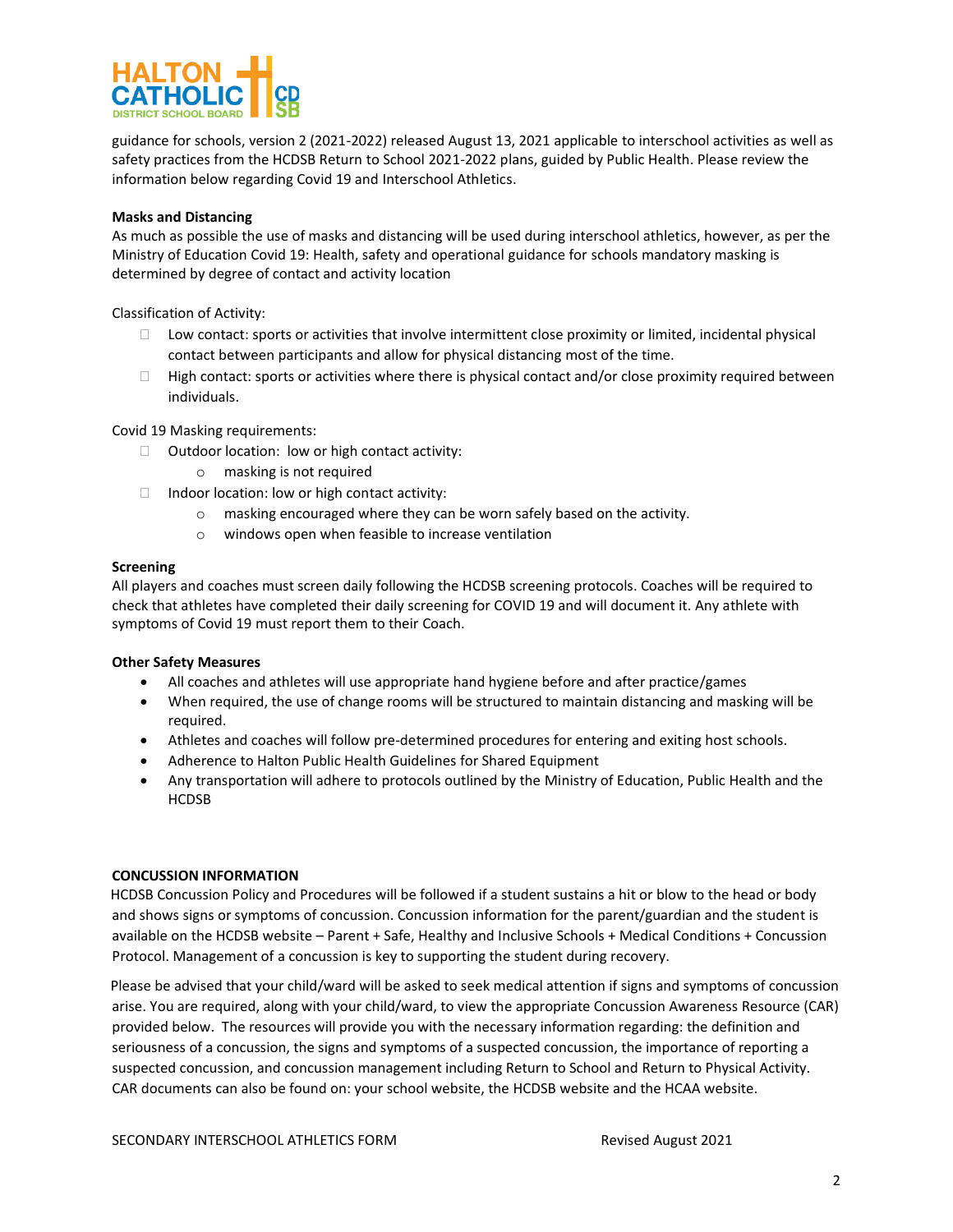

Please initial under the section of Acknowledgment of Risks that you have viewed the Concussion Awareness Resource



For a diagnosed concussion that occurs as a result of activity outside of the school setting, you are to inform the school Principal as soon as possible.

## **For non-concussion related injury/illness:**

When an athlete misses a practice/game due to an injury or illness requiring professional medical attention (e.g. medical doctor, chiropractor, physiotherapist), the parent/guardian must inform the coach/staff supervisor who will then provide the following form – *A Return to Physical Activity – Non-Concussion Medical Illness/Injuries*. A parent/guardian will complete the form and return it to the coach/staff supervisor giving their child/ward permission to return to practice and/or competition.

When students are returning to activities with injuries/illnesses such as spinal injuries, fractures, torn ligaments or mononucleosis etc., the parent/guardian is requested to provide the coach/staff supervisor with the treatment, management and recovery plan from their child/ward's medical professional.

## **STUDENT ACCIDENT INSURANCE NOTICE**

Halton Catholic District School Board does not provide any accidental death, disability, dismemberment, and medical/dental expenses insurance on behalf of the students participating in the activity. For insurance coverage of injuries, you are encouraged to consider the STUDENT ACCIDENT INSURANCE PLAN made available by the school to parents at the beginning and throughout the school year. Please initial under the Acknowledgment of Risks section that you have read and understand the Student Accident Insurance Notice.

In your child/ward's best interest, we recommend an annual medical examination. It is important that your child/ward participate safely and comfortably in the interschool athletics program. Please note the following:

- a) Students, with applicable medical condition, will have their emergency medication readily accessible at all practices and competitions (e.g. asthma inhalers, epinephrine auto injectors, diabetes blood testing kit and fast acting sugar).
- b) Certain types of jewellery can pose a hazard and cause injury to the wearer and/or other participants during practices and competitions. Students must comply with the instructions of the coach/staff supervisor, following the governing body/association policy, and/or the board/school procedures, when requested to remove jewellery. Medic alert identification that cannot be removed must be taped or securely covered.
- c) If your child/ward wears glasses that cannot be removed during interschool activities, the wearing of an eyeglass strap and shatter-resistant /shatterproof lens is required.
- d) Attention should be paid to environmental concerns (e.g. protection from sun, hypothermia, dehydration and frostbite).
- e) In the event that the student uses personal or borrowed sports equipment, the student or parent/guardian (if the student is under the age of 18) is responsible for ensuring that the equipment is in good working order, fits properly, conforms with recognized safety standards, and has not been altered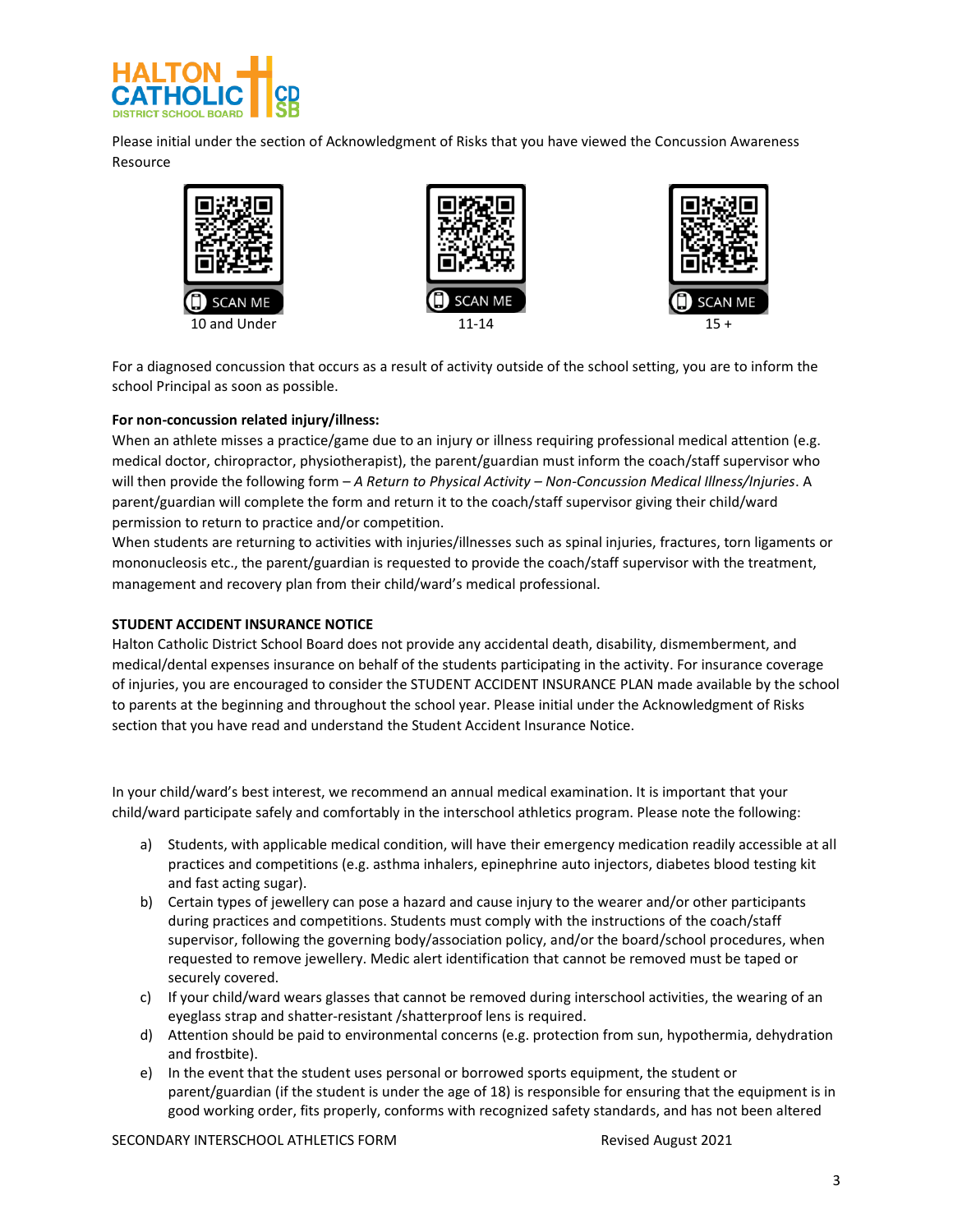

from its original condition.

### **Communication of injury/illness:**

If your child/ward sustains an injury or contracts an illness requiring medical attention, during the competitive season of this sport, it is your responsibility to contact the coach/staff supervisor to provide any necessary or updated information that might influence their ability to participate in the sport.

### **Sudden Arrhythmia Death Syndrome (SADS)**

SADS refers to a variety of cardiac disorders which are often genetic and undiagnosed that can be responsible for sudden cardiac death in young apparently healthy people. Fainting or seizure during/after physical activity or resulting from emotional excitement, emotional distress or being startled can be a warning sign of sudden arrhythmia death syndrome. The school response is to call emergency medical services (911) and inform the parent/guardian. The parent/guardian is to be provided information on – Sudden Arrhythmia Death Syndrome (SADS), which contains information about SADS as well as a Documentation of a Fainting Episode Form. The student is not to participate in physical activity until cleared by a medical assessment. The form is completed by a parent/guardian and returned to the school administrator/designate. **Further information – [www.sads.ca](http://www.sads.ca/)**

## **PRIVATE MOTOR VEHICLES TRANSPORTATION AND INSURANCE**

Halton Catholic District School Board recognizes that private motor vehicles may be used for transportation. All volunteer drivers must complete the HCDSB Transportation of Students in Private Vehicles Driven by Volunteer Drivers form. Student drivers must complete the Transportation of Students in Private Vehicles Driven by Other Student Drivers and student passengers are to complete the Student Passenger Request Form to be approved by the principal/designate. HCDSB requires all drivers to have a minimum of \$1 000 000 third party liability insurance coverage. HCDSB provides non-owned Automobile Liability Insurance for claims that exceed the owner's insurance while the vehicle is being operated for HCDSB business. This coverage would respond to claims that exceed \$1 000 000.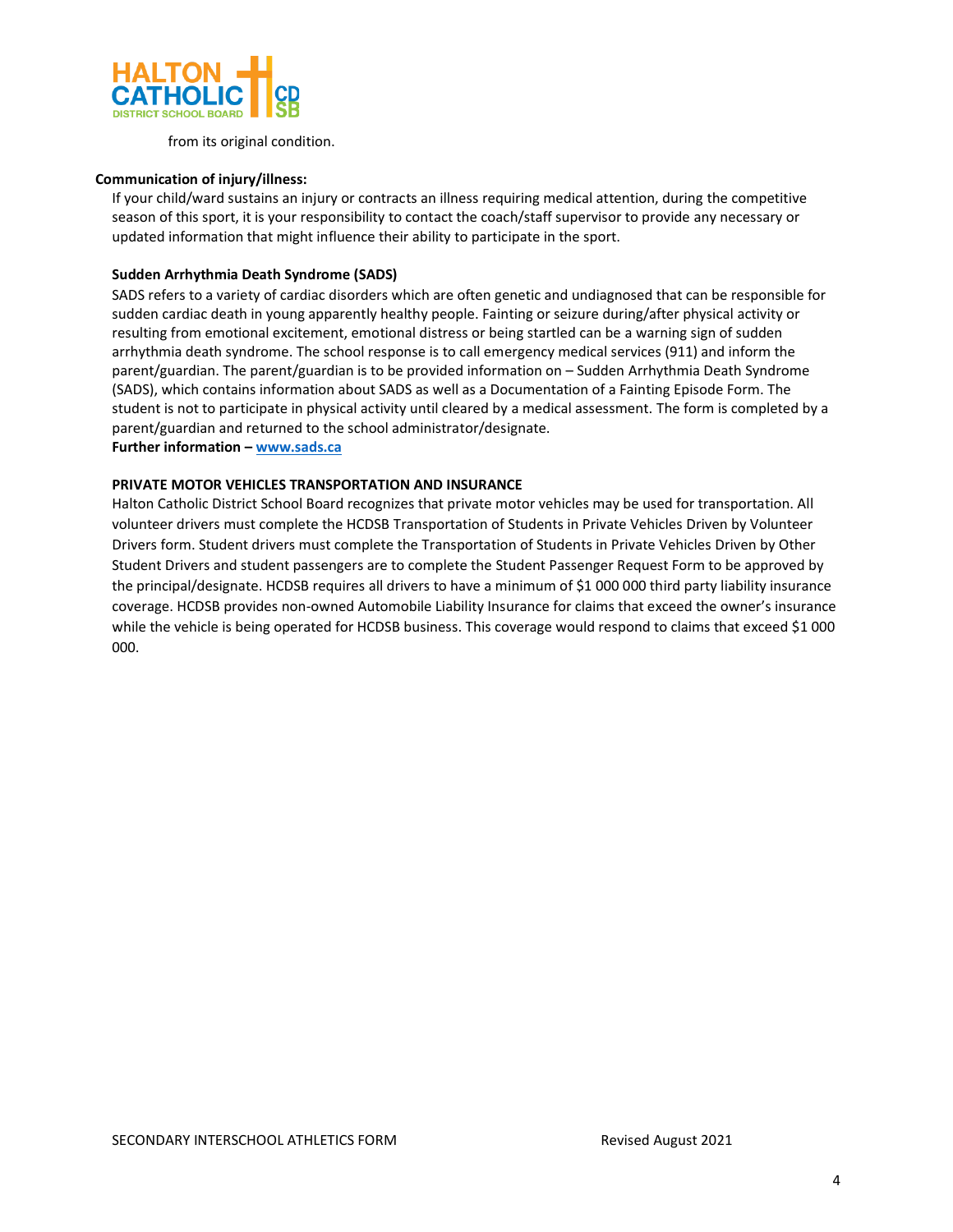

|                                                                   | <b>ACKNOWLEDGEMENT OF RISKS AND CONSENT TO PARTICIPATE FORM</b>                                        |                                                |                                                                                                                                                                                                                                                         |  |
|-------------------------------------------------------------------|--------------------------------------------------------------------------------------------------------|------------------------------------------------|---------------------------------------------------------------------------------------------------------------------------------------------------------------------------------------------------------------------------------------------------------|--|
| Name of School:                                                   |                                                                                                        | Date:                                          |                                                                                                                                                                                                                                                         |  |
| <b>Student Name:</b>                                              |                                                                                                        | Grade/Class/Course:                            |                                                                                                                                                                                                                                                         |  |
| <b>Staff Supervisor:</b>                                          |                                                                                                        |                                                |                                                                                                                                                                                                                                                         |  |
|                                                                   |                                                                                                        | REQUIRED INITIALS/SIGNATURES FOR PARTICIPATION |                                                                                                                                                                                                                                                         |  |
| <b>ACKNOWLEDGEMENT OF RISKS</b>                                   |                                                                                                        |                                                |                                                                                                                                                                                                                                                         |  |
|                                                                   |                                                                                                        |                                                | I hereby acknowledge and accept the risks, including the possible transmission of the Covid 19 Virus, inherit in the                                                                                                                                    |  |
| requested activity                                                |                                                                                                        |                                                | and assume responsibility for my child/ward's personal health,                                                                                                                                                                                          |  |
| medical, dental and accident insurance.                           |                                                                                                        |                                                |                                                                                                                                                                                                                                                         |  |
| Signature of Parent/Guardian:                                     |                                                                                                        |                                                | Date:                                                                                                                                                                                                                                                   |  |
| <b>CONCUSSION INFORMATION</b>                                     |                                                                                                        |                                                |                                                                                                                                                                                                                                                         |  |
|                                                                   |                                                                                                        |                                                | I hereby discussed the identification (signs and symptoms) and management of concussion with my child/ward                                                                                                                                              |  |
|                                                                   | based on the HCDSB Concussion protocol and the appropriate Concussion Awareness Resource (CAR).        |                                                |                                                                                                                                                                                                                                                         |  |
| Initials of parent/guardian _____                                 |                                                                                                        |                                                |                                                                                                                                                                                                                                                         |  |
| <b>STUDENT ACCIDENT INSURANCE NOTICE</b>                          |                                                                                                        |                                                |                                                                                                                                                                                                                                                         |  |
| I have read and understand the Student Accident Insurance Notice. |                                                                                                        |                                                |                                                                                                                                                                                                                                                         |  |
|                                                                   |                                                                                                        |                                                |                                                                                                                                                                                                                                                         |  |
| Initials of parent/guardian ______<br><b>CODE OF CONDUCT</b>      |                                                                                                        |                                                |                                                                                                                                                                                                                                                         |  |
| Signature of Student: (all participants)                          | display good sportsmanship at all times while representing the school as a student athlete.            |                                                | I am aware that it is a privilege and not a right to participate on a school team. Therefore, I fully understand that it<br>is the responsibility of the student to follow the HCDSB Code for Athletes and the school's Code of Conduct and to<br>Date: |  |
| Signature of Parent/Guardian:                                     |                                                                                                        |                                                | Date:                                                                                                                                                                                                                                                   |  |
| <b>CONSENT TO PARTICIPATE</b>                                     | I give consent for my child/ward to tryout/participate in the following interschool athletic activity: | During the                                     | School year.                                                                                                                                                                                                                                            |  |
| Signature of Student:                                             |                                                                                                        | Date:                                          |                                                                                                                                                                                                                                                         |  |
| (if over 18)                                                      |                                                                                                        |                                                |                                                                                                                                                                                                                                                         |  |
| Signature of Parent/Guardian:                                     |                                                                                                        | Date:                                          |                                                                                                                                                                                                                                                         |  |
|                                                                   |                                                                                                        |                                                |                                                                                                                                                                                                                                                         |  |
| <b>BEHAVIOUR AGREEMENT</b>                                        |                                                                                                        |                                                |                                                                                                                                                                                                                                                         |  |
|                                                                   |                                                                                                        |                                                | I am aware of my legal responsibilities set out in the Parental Responsibility Act. Subject to the Parental                                                                                                                                             |  |
|                                                                   |                                                                                                        |                                                | Responsibility Act, I agree to pay any damages that may be occasioned through the misconduct or carelessness of                                                                                                                                         |  |
| Signature of Parent/Guardian:                                     | my child/ward to the person or property of any other party or parties.                                 |                                                | Date:                                                                                                                                                                                                                                                   |  |